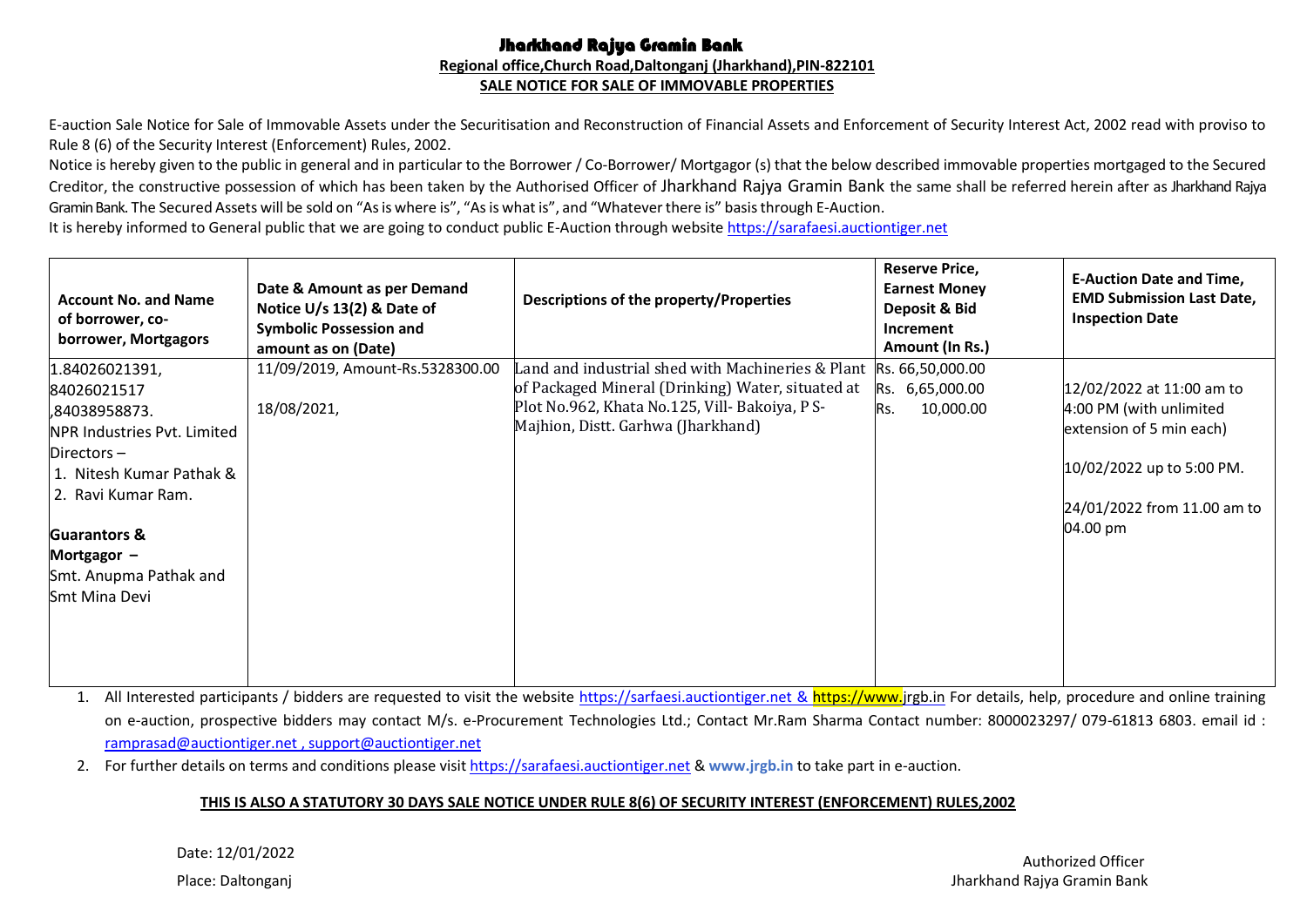# **The Terms and Conditions of e-auction sale:-**

- 1. The E-Auction sale of Secured Asset is on "as is where is", "as is what is", "whatever there is" and "no recourse" basis for and on behalf of the Secured Creditor viz. Jharkhand Rajya Gramin Bank and there is no known encumbrance which exists on the said property.
- 2. For participating in online e-auction sale, Bid Application on format Annexure –II along with copies of PAN Card, Board Resolution in case of Company and photo ID, address proof are required to be submitted along with EMD, which is payable by way of DEMAND DRAFT payable at Daltonganj in favor of Jharkhand Rajya Gramin Bank. Further The bidder is required to Hand Over the DD to NPA Department at Regional Office, Palamu. Bidders if so desire may deposit the EMD through NEFT/RTGS/Net Banking by credit to A/C No 92251010031 (SUNDRY CREDITORS ACCOUT- JRGB, RO –IV, PALAMU), IFSC – SBIN0RRVCGB.
- 3. All Interested participants / bidders are requested to visit the website https://sarfaesi.auctiontiger.net & https:[//w](http://www.aubank.in/bank-auction)ww.jrgb.in for further details including Terms & Conditions, to take part in e-auction sale proceeding and are also advised to contact Mr. Manoj Kumar Choudhary. Contact Number 9334915167\_ and e-mail- [ropalamu.npa@jrgb.in](mailto:ropalamu.npa@jrgb.in) document containing general terms and conditions of sale can also be obtained from [https://sarfaesi.auctiontiger.net](https://janabank.auctiontiger.net/)
- 4. The Secured Asset shall be kept open for inspection as per the scheduled date and Time the bidders may satisfy themselves about the nature and condition of the said secured assets. Statutory/Government duesif any like property taxes,salestax, excise dues and other duessuch as electricity dues, maintenance charges, etc. if any should be ascertained by the bidders in their diligence.
- 5. The secured assets shall be sold by the undersigned by way of Electronic Public Auction as per the scheduled date through e-Auction Agency M/s. e-Procurement Technologies Ltd. (Auction Tiger) at their website/portal i.e. https://sarfaesi.auctiontiger.net as per scheduled time.
- 6. The EMD will not carry any interest.
- 7. The bidders may participate in the e-auction from their own office/place of their choice. Internet connectivity shall have to be arranged by each bidder himself/itself. The Authorized Officer of Jharkhand Rajya Gramin Bank (AO) and/or the service provider shall not be held responsible for the internet connectivity, network problems, system crash down, power failure etc;
- 8. For details, help, procedure and online training on e-auction, prospective bidders may contact M/s. e-Procurement Technologies Ltd.; Contact Person Mr. Ram Sharma Contact number: 8000023297/ 079-61813 6803. email id : [ramprasad@auctiontiger.net ,](mailto:ramprasad@auctiontiger.net) [support@auctiontiger.net](mailto:support@auctiontiger.net)
- 9. The bidder will be required to submit the bid either at or above the reserve price in the prescribed manner as mentioned in Annexure II along with the EMD amount. In case the bidder fails to submit the bid online, then the bid amount submitted in annexure II shall be treated as final bid from the respective bidder.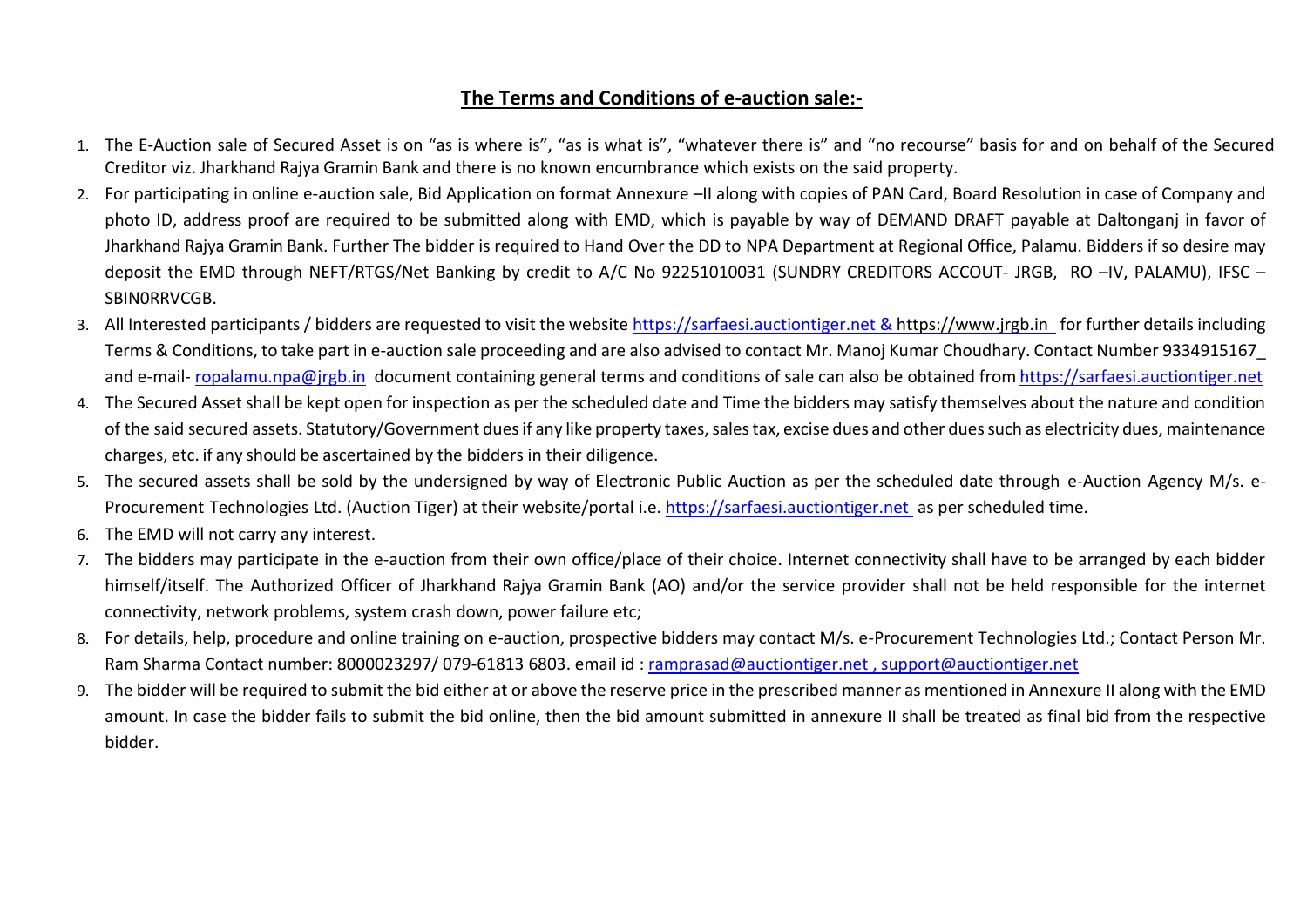- 10. The successful Bidder will be required to deposit 25% of the sale price (including the EMD already deposited) on the same day or not later than next working day of the acceptance of Bid. The balance amount of the sale price is to be paid within 15 days of the confirmation of the sale. In case of failure to deposit the balance amount within the prescribed period, the amount of EMD and/or deposited amount shall stand forfeited and no claim shall be entertained against CSFB in respect thereof.
- 11. The secured asset mentioned above is presently in the Symbolic possession of the Authorised Officer of Jharkhand Rajya Gramin Bank (AO). On conclusion of the e-auction sale and on receipt of the entire sale consideration, the possession of the Secured Assets shall be arranged by the successful bidder themselves.
- 12. In case if auction date is a holiday of https://sarfaesi.auctiontiger.net through which the auction is being conducted, in such case the auction will be reschedule to next working day of [https://sarfaesi.auctiontiger.net](https://janabank.auctiontiger.net/)
- 13. AOreservesthe absolute right and discretion to accept orreject any or all Bids or adjourn/postpone/cancelthe auction sale/modify any terms and conditions of the sale without prior notice and/or without assigning any reasons in respect thereof. The decision of the AO in this regard shall be final andbinding.
- 14. The Secured Asset mentioned in the Bid Document is based on the mortgages created by the Borrower/Co-Borrowers in favor of Secured Creditor. Interested parties are requested to verify details of the Secured Asset themselves.
- 15. The Secured Assets are being sold free from charges and encumbrances of Secured Creditor only.
- 16. The successful bidder would be required to bear all the necessary expenses like stamp duty, registration, incidental costs, expenses including sales tax and any other taxes or costs relating to sale and transfer of Secured Assets.
- 17. The Jharkhand Rajya Gramin Bank or the Jharkhand Rajya Gramin Bank will not be held responsible for any charge, lien, encumbrance, property tax or any dues to the Government or anybody in respect of the Secured Assets.
- 18. There are no known statutory liabilities relating to the Secured Assets. If any such statutory liabilities are discovered at a subsequent stage, the same shall be solely dealt with by the Successful Bidder at his/its own costs and expenses.
- 19. The sale of the Secured Asset issubject to the terms and conditions prescribed in the SARFAESI Act and Security Interest (Enforcement) Rules, 2002 and the conditions mentioned hereinabove. Hence the bidders are advised to carefully go through the said terms and conditions before submitting theirbids.
- 20. The Borrower and the Guarantor/Mortgagor's attention is invited to provisions of sub-section (8) of section 13 of the SARFAESI Act, 2002, in respect of time available, to redeem the secured assets.
- 21. In case there is a discrepancy between the publications of sale notice in English and Vernacular Newspaper, then in such case the English newspaper will supersede the vernacular newspaper and it shall be considered as the final copy, thus removing the ambiguity.

Date:\_12.01.2022\_\_\_ Authorized Officer

Place: Daltonganj\_ Jharkhand Rajya Gramin Bank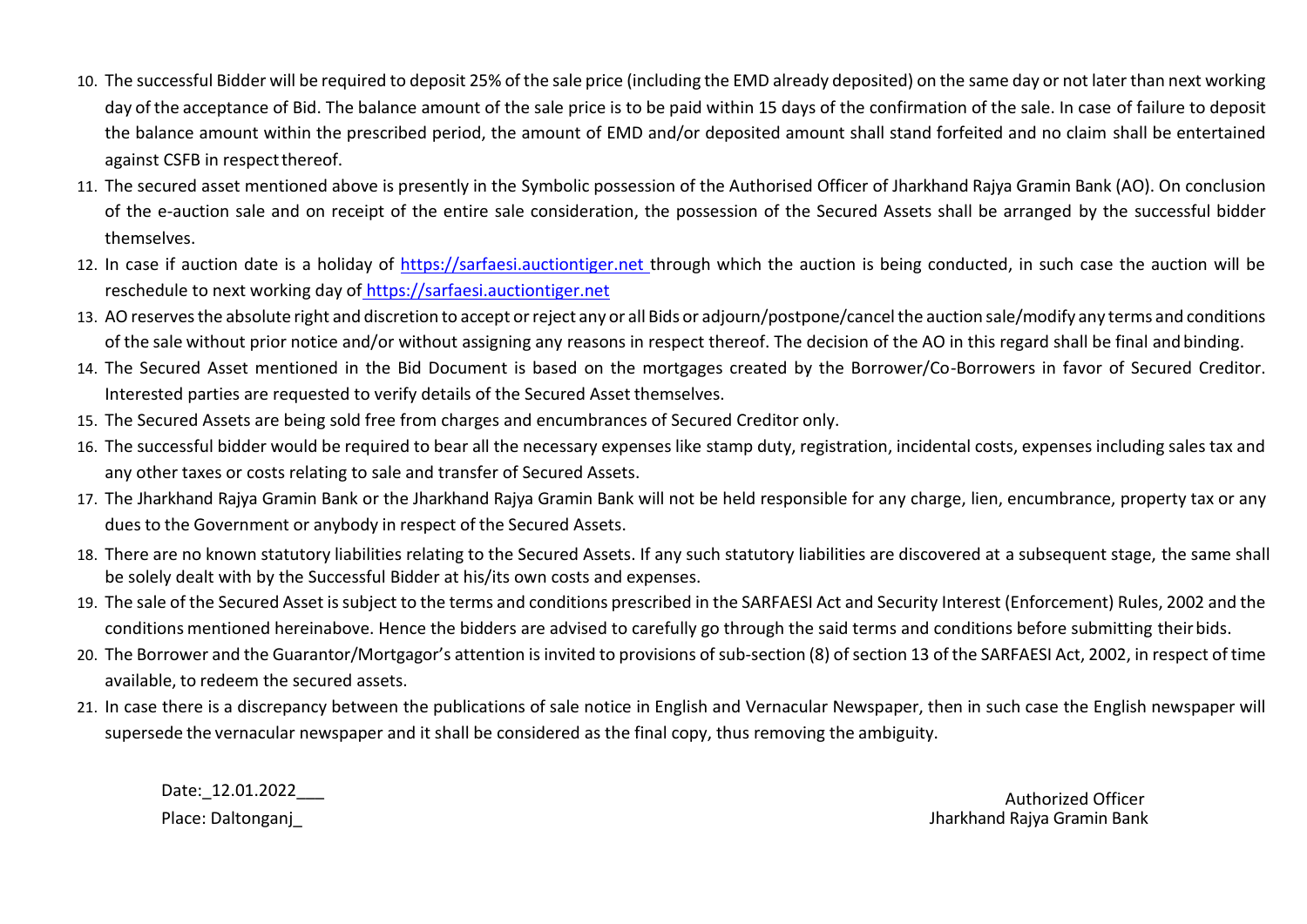#### **ANNEXURE-II**

#### **DETAILS OF BIDDER**

(*Read carefully the terms and conditions of sale before filling-up and submitting the bid)*

| 1.       | Name(s) of Bidder (in Capital)                                                                                          |                              |
|----------|-------------------------------------------------------------------------------------------------------------------------|------------------------------|
| 2.       | Father's/Husband's Name                                                                                                 |                              |
| 3.       | Postal Address of Bidder(s)                                                                                             |                              |
| 4.<br>5. | Phone/Cell Number and<br>E-mail ID<br>Bank Account details to which<br>EMD amount to be returned<br>Bank A/c. No.<br>i) |                              |
|          | ii) IFSC Code No.                                                                                                       |                              |
|          | iii) Branch Name                                                                                                        |                              |
| 6.       | Date of submission of bid                                                                                               |                              |
| 7.       | <b>PAN Number</b>                                                                                                       |                              |
| 8.       | Property Item No.                                                                                                       |                              |
| 9.       | Whether EMD remitted                                                                                                    | : Yes/No.                    |
| 10.      | EMD remittance details*                                                                                                 | : Date of remittance         |
|          |                                                                                                                         |                              |
|          |                                                                                                                         |                              |
|          |                                                                                                                         | : IFSC Code                  |
| 12.      | <b>Bid Amount quoted</b>                                                                                                | _(Rupees____________________ |
|          |                                                                                                                         |                              |
|          |                                                                                                                         |                              |

I/We declare that I/We have read and understood all the above terms and conditions of auction sale and the auction notice published in the daily newspaper which are also available in the website https://sidbi.auctiontiger.net and shall abide by them. I/We also undertake to improve my/our bid by one bid incremental value notified in the sale notice if I/We am/are the sole successful-bidder.

..............................................................

(Name & Signature of the Bidder)

#### **\*Mandatory: Bidders are advised to preserve the EMD Remittance Challan.**

**Note: This document is required to be duly filled in and signed by the bidder and thereafter uploaded in the website https://sidbi.auctiontiger.net during the time of submission of the bid.**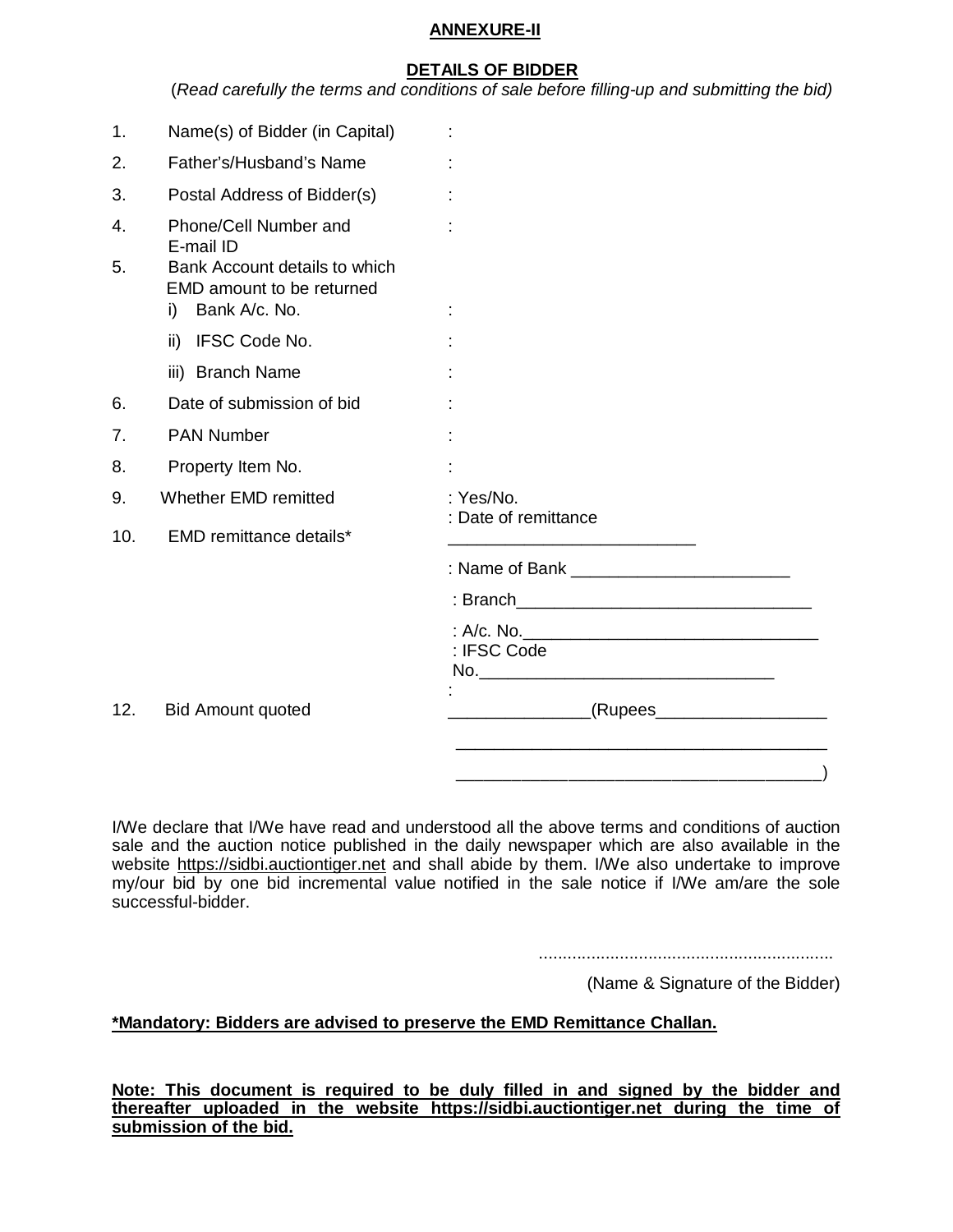# **ANNEXURE-III**

#### **DECLARATION BY BIDDER (S)**

**To: Date: The Authroised Officer,**

#### **Dear Sir,**

- 1. I/We, the bidder/s do hereby state that, I/We have read the entire terms and conditions of the sale and have understood them fully. I/We, hereby unconditionally agree to abide with and to be bound by the said terms and conditions and agree to take part in the Online Auction.
- 2. I/We declare that the EMD and other deposit towards purchase-price were made by me/us as against my/our offer and that the particulars of remittance given by me/us in the bid form are true and correct.
- 3. I/We further declare that the information revealed by me/us in the bid document is true and correct to the best of my/our belief. I/We understand and agree that if any of the statement/information revealed by me/us is found to be incorrect and/or untrue, the offer/bid submitted by me/us is liable to be cancelled and in such case, the EMD paid by me/us is liable to be forfeited by the Authorised Officer and that the Authorised Officer will be at liberty to annul the offer made to me/us at any point of time.
- 4. I/We understand that in the event of me/us being declared as successful bidder by the Authroised Officer in his sole discretion, I/We are unconditionally bound to comply with the Terms and Conditions of Sale. I/We also agree that if my/our bid for purchase of the asset/s is accepted by the Authorised Officer and thereafter if I/We fail to comply or act upon the terms and conditions of the sale or am/are not able to complete the transaction within the time limit specified for any reason whatsoever and/or fail to fulfill any/all of the terms and conditions, the EMD and any other monies paid by me/us along with the bid and thereafter, is/are liable to be forfeited by the Authroised Officer.
- 5. I/We also agree that in the eventuality of forfeiture of the amount by Authroised Officer, the defaulting bidder shall neither have claim on the property nor on any part of the sum for which it may be subsequently sold.
- 6. I/We also understand that the EMD of all offerer/bidders shall be retained by the Bank and returned only after the successful conclusion of the sale of the Assets. I/we state that I/We have fully understood the terms and conditions of auction and agree to be bound by the same.
- 7. The decision taken by Authorised Officer in all respects shall be binding on me/us.
- 8. I also undertake to abide by the additional conditions if announced during the auction including the announcement of correcting and/or additions or deletions of times being offered for sale.

Signature:……………………

Name:…………………………

Address:……………………

E-mail id……………………….

**Note: This document is required to be duly filled in and signed by the bidder and thereafter uploaded in the website https://sidbi.auctiontiger.net during the time of submission of the bid.**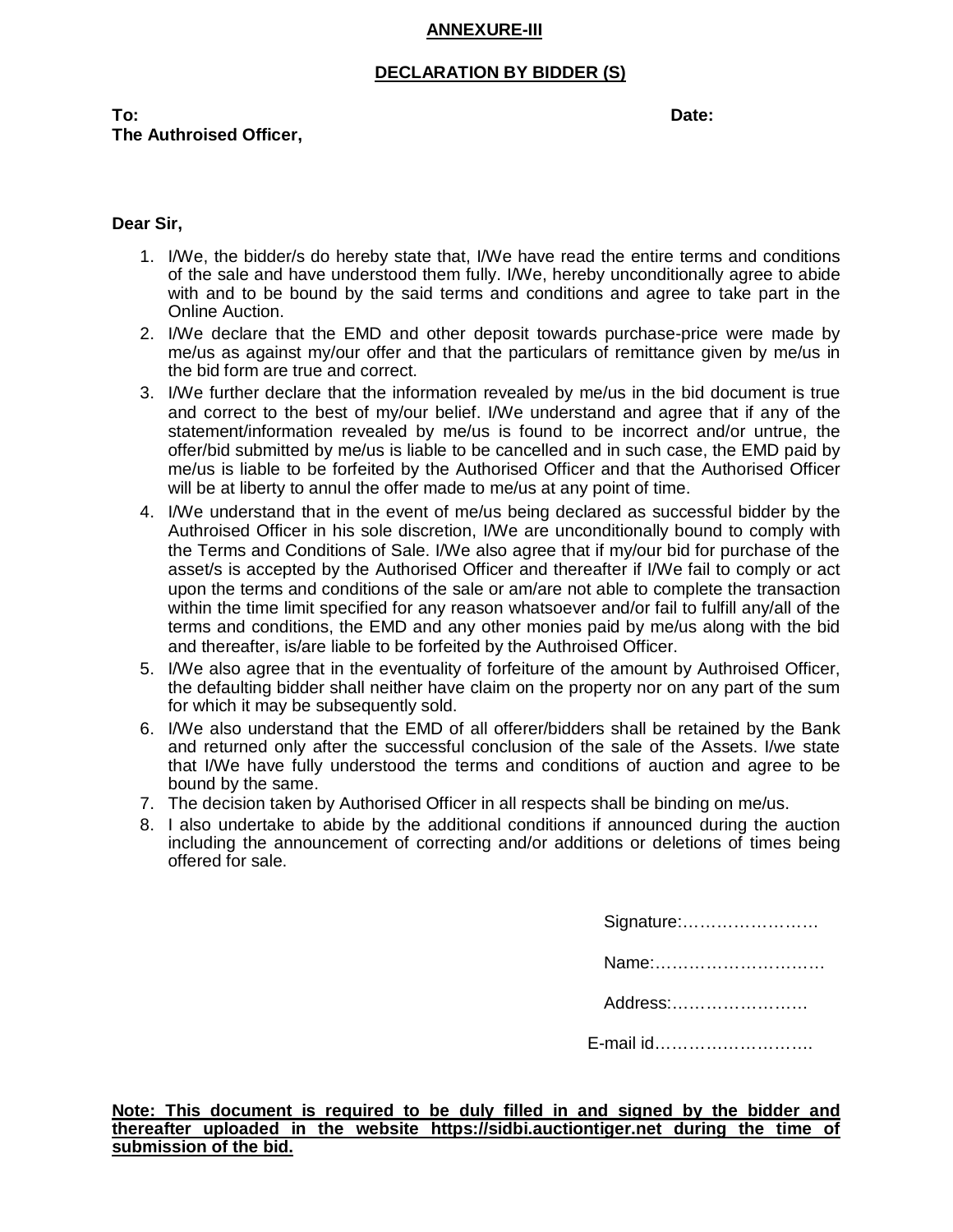#### **Annexure – IV**

# **Confirmation by Bidder Regarding Receipt of Training**

**To, The Authroised Officer,**

# **Sub: Confirmation regarding receipt of e- Auction Training.**

Dear Sir,

This has reference to the Terms & Conditions for the e-Auction mentioned in the Tender document and available on the website **https://sidbi.auctiontiger.net**

I/We confirm that:

- **a.** I/We have read and understood the Terms and Condition governing the e-Auction as mentioned in Tender Document available on the website **https://sidbi.auctiontiger.net** and also e-Auction notice published by Small Industries Development Bank of India in daily newspapers and unconditionally agree to them.
- b. I/We also confirm that we have taken training on the on-line bidding/auction and confirm that we are fully conversant with the functionality and process.
- c. I/We confirm that bank and **M/s e-Procurement Technologies Pvt. Ltd.**, shall not be liable & responsible in any manner whatsoever for my/our failure to access & bid on the e-Auction platform due to loss of internet connectivity, electricity failure, virus attack, problems with the PC, any other unforeseen circumstances etc. before or during the auction event.
- d. We, hereby confirm that we will honour the Bids placed by us during the e-Auction process.

With regards

**Signature of the Bidder:**

**Name of Bidder:**

**Date:**

#### **Address of Bidder:**

**Copy to:** M/s. e-Procurement Technologies Pvt. Ltd., A-201/208, Wall Street – II, Opp. Orient Club, Near Gujarat College, Ellis Bridge, Ahmedabad – 380006, Gujarat, **https://sidbi.auctiontiger.net**, e-mail ID: **praveen.thevar@auctiontiger.net**

**Note: This document is required to be duly filled in and signed by the bidder and thereafter sent the scanned copy of that to the Authorised Officer, Small Industries Development Bank of India mentioned in the Sale Notice just after availing training on e-Auction with a copy to praveen.thevar@auctiontiger.net**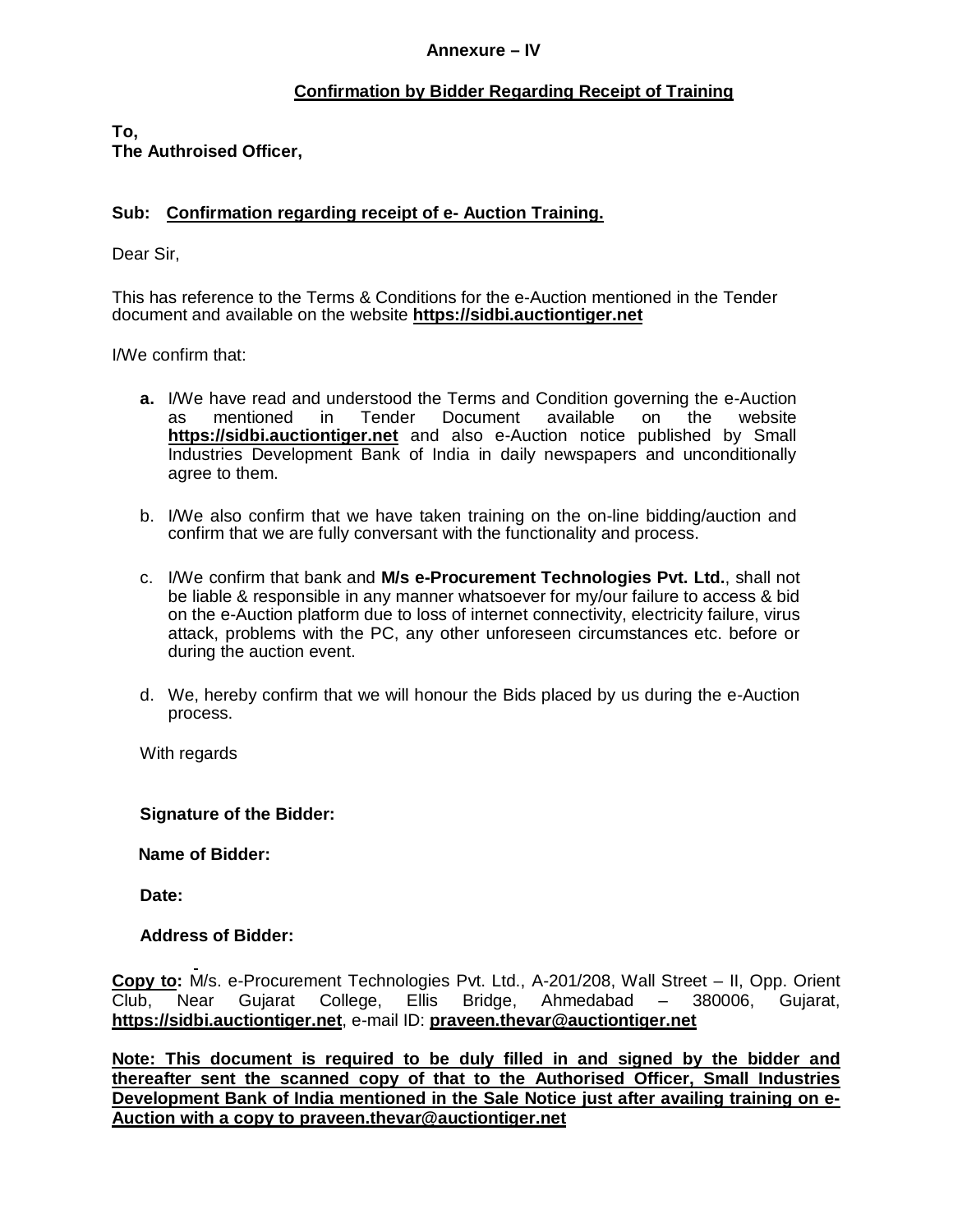# **Annexure – V**

# **Price Confirmation Letter by Bidder(s)**

# **To, The Authroised Officer,**

Sub: Final bid quoted during e- Auction - **Sale of Properties of Small Industries Development Bank of India**

Dear Sir,

We confirm that we have quoted the highest bid of Rs.  $/$ - (In Words\_\_\_\_\_\_\_\_\_\_\_\_\_\_\_\_\_\_\_\_\_) for the purchase of the property (give description of property \_\_\_\_\_\_\_\_\_\_\_\_\_\_\_\_\_\_\_\_\_\_\_\_\_\_\_\_\_\_) during e-Auction of the said property held by M/s e-Procurement Technologies Pvt. Ltd., A-201/208, Wall Street – II, Opp. Orient Club, Near Gujarat College, Ellis Bridge, Ahmedabad – 380006, Gujarat.

Yours sincerely,

## **Signature:**

## **Name of Bidder:**

**Date:**

**Copy to:** M/s. e-Procurement Technologies Pvt Ltd., |., A-201/208, Wall Street – II, Opp. Orient Club, Near Gujarat College, Ellis Bridge, Ahmedabad – 380006, Gujarat, **https://sidbi.auctiontiger.net**, e-mail ID: **praveen.thevar@auctiontiger.net**

**Note: This document is required to be duly filled in and signed by the H1 bidder and thereafter e-mail scanned letter the Authorised Officer, Small Industries Development Bank of India mentioned in the Sale Notice & copy to praveen.thevar@auctiontiger.net, immediately on completion of the bidding.**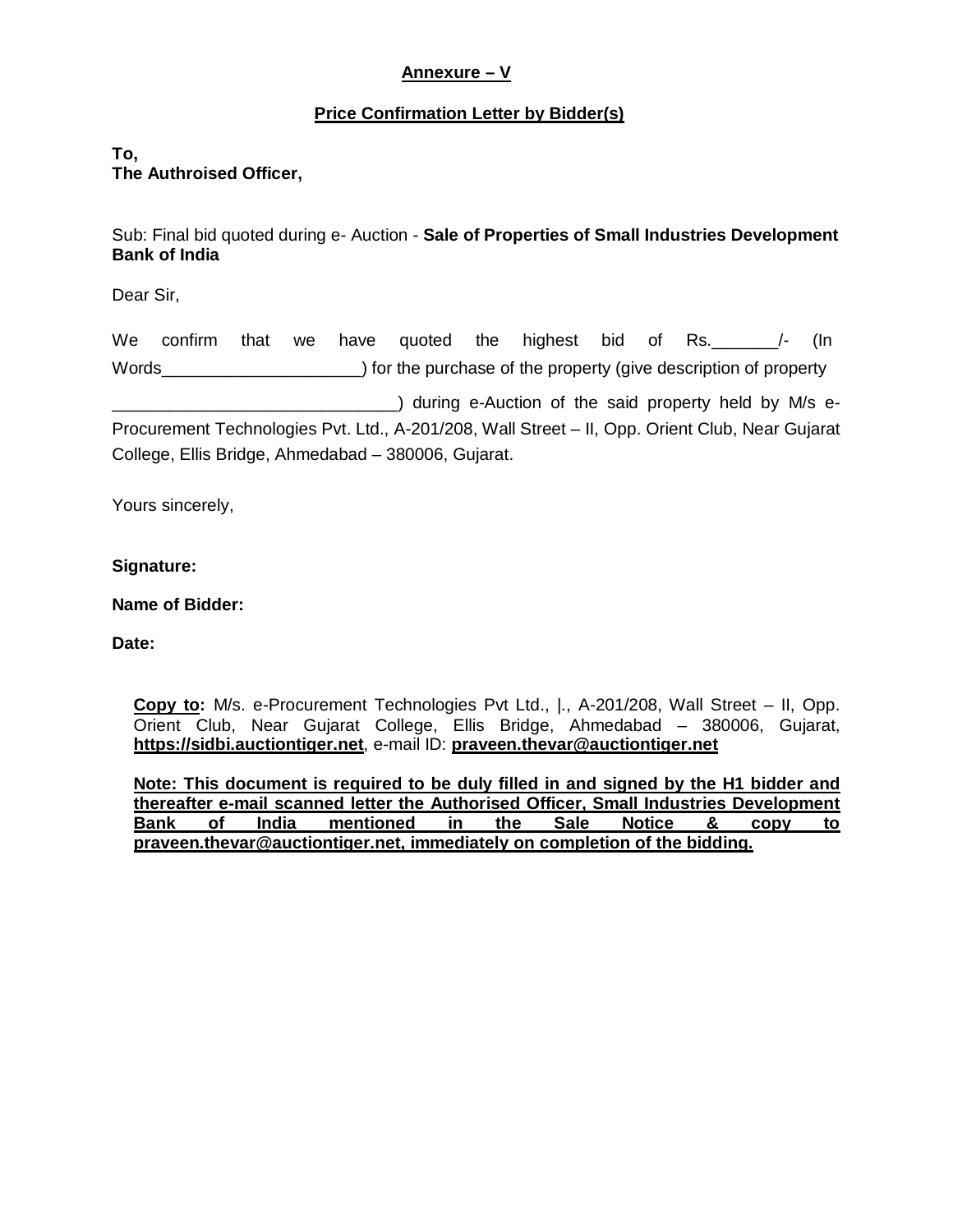| <b>JRGB</b>                                                                                                                                                                                                                               | https://sarafaesi.auctiontiger.net है माध्यम से विक्रय किया जायेगा।                                                  | झारखण्ड राज्य ग्रामीण बैक<br>(भारत सरकार, झारखण्ड सरकार एवं भारतीय स्टेट बैंक के स्वामित्व वाला बैंक)<br>क्षेत्रीय कार्यालय, चर्च शेड, डाल्टनगंज (झारखण्ड), पिन – 822101<br>अचल संपत्तियों के बिक्री हेतु विक्रय सूचना<br>सिलीय आशितयों का प्रतिभूतिकरण एवं पुनर्गरान तथा प्रतिभूति हित का प्रयतेन अधिनियम, 2002 संपठित प्रतिभूति हित (प्रवर्तन) नियम, 2002 व<br>नियम-8(6) के अंतर्गत अचल सम्पतियों के विकय का हं-निलामी विक्रय सुचना<br>उन लासरण को लामन्यत एवं ऋणियों सह-ऋणियों तथा अमानतवारों को विशेष तौर पर मूचित किया जाता है की <b>इतरखण्ड राज्य ग्रामीण बैंक</b><br>(प्रतिभूत ऋणदाता) के अवोहरुराकरी डारा निम्मवर्णित प्रभारित अधल सम्पति, को रचनात्मक कब्जे में ले लिया गया है। प्रभारित अधल सम्पति 'जहाँ<br>है जैसी है जो कुछ भी हैं में <sup>आधार</sup> पर विकार किया जायेगा। एतदड़ारा जन साधारण को सूचित किया जाता है कि वेबसाईट |                                                  |                                                                                                                                                                                                |
|-------------------------------------------------------------------------------------------------------------------------------------------------------------------------------------------------------------------------------------------|----------------------------------------------------------------------------------------------------------------------|----------------------------------------------------------------------------------------------------------------------------------------------------------------------------------------------------------------------------------------------------------------------------------------------------------------------------------------------------------------------------------------------------------------------------------------------------------------------------------------------------------------------------------------------------------------------------------------------------------------------------------------------------------------------------------------------------------------------------------------------------------------------------------------------------------------------------------------------|--------------------------------------------------|------------------------------------------------------------------------------------------------------------------------------------------------------------------------------------------------|
| खाता सं. और<br><i><u>ज्यास्कर्ता</u></i><br>सह-जवारकरा.                                                                                                                                                                                   | ਬਾਰ 13(2) के ਹਲਨ<br>विमांड नोटिस के दिनांक<br>और राति और प्रतीकात्मक<br>गिरवी रखने वाले का नाम करते की तिथि और शांशि | सम्पत्ति / सम्पत्ति का विवरण                                                                                                                                                                                                                                                                                                                                                                                                                                                                                                                                                                                                                                                                                                                                                                                                                 | आरबीत मृत्य                                      | ई-नीलामी तिथि और समय,<br>इंएमकी और बोली   इंएमकी जमा करने की अंतिम<br>वृद्धि राशि (रुपये में) तिबि, निरीक्षण तिबि                                                                              |
| 54026021391<br>84026021517<br>64038958873<br>एणपीआर इंसस्ट्रीज प्रा. 18.06.2021<br><b>लिमिटेड</b><br>निदेशक --<br>1 नितेश क्षमार पाउक<br>淑<br>2 रवि कमार राम<br>गारंटर और<br>गिरदीकता -<br>श्रीमंत्री जनपमा पाठश और<br>बीमती बीना पाण्डेस | 11.09.2019<br>□ 53,28,300.00<br>可用一项 36,74,320.00                                                                    | प्लॉट सं. ९६२. खाता सं. १२५, गाव- बकोइया,<br>बाना - माझियाँ जिला गढ़क (झारखंड) में<br>रिश्वत येत्रोज्ज मिनरल (प्रेय) पानी की मशीनरी<br>और प्लाट के साथ भूमि और ओद्योगिक शेड़।                                                                                                                                                                                                                                                                                                                                                                                                                                                                                                                                                                                                                                                                | 1. 66.50,000.00<br>6, 6, 65, 000.00<br>60,000.00 | 12.02.2022 时<br>पुर्वाह 1100 से अपराह<br>04:00 कपो (प्रत्येक 5 मिनट)<br>के असीमित समय के साथ)<br>10.02.2022 107<br>अपराह 05:00 बजे तक<br>24.01.2022 को<br>पृवांड 1100 से<br>अपरा<br>0400 Rd 88 |
| मैलन<br>पर जाएं।<br>स्थान : डाल्टनगंज । दिनांक : 12.01.2022                                                                                                                                                                               |                                                                                                                      | 1. सभी इच्छक प्रतिभागियां/ बोलीदाताओं से अनुरोध है कि वे वेबसाइट https://sarfaesi.auctiontiger.net और https://www.jrgb.in देखें या<br>ई-प्रोक्योरमेंट टेक्नोलोजीज लिमिटेड; श्रीराम जर्मा से संपर्क सं. : 8000023297 / 079-61813 6803.<br>ramprasad@auctiontiger.net, support@auctiontiger.net में संपर्क करें।<br>2. नियम और शर्ता के बारे में अधिक जानकारी के लिए https://sarafaesi.auctiontiger.net और ई-नीलामी में भाग लेने के लिए www.jrgb.in<br>इसके द्वारा प्रवर्तन अधिनियम 2002 के प्रतिभूति हित सफेंशि अधिनियम 2002 के नियम 8 (6) के साथ 30 दिन का नोटिस दिया जाता है।<br>नुद्दि के रिचति में अंग्रेजी पाठव मान्य होगा ।                                                                                                                                                                                                             |                                                  | इमल आइनी<br>प्रतिकार अधिकारी<br>ब्रास्ताप्य राज्य ग्रामाण बेक                                                                                                                                  |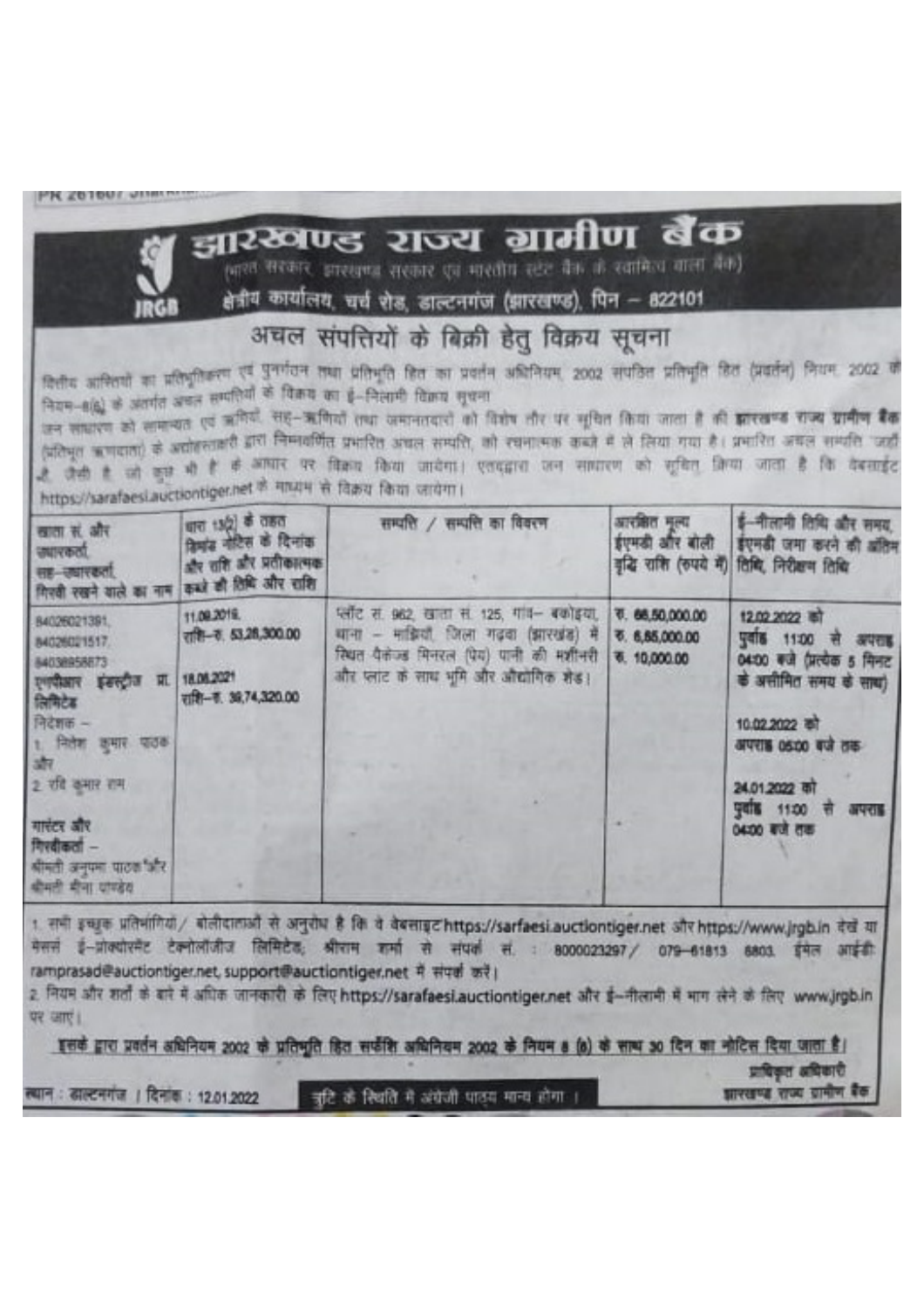| OFFICE OF THE EXECUTIVE ENGINEER (T) M-6<br>D-BLOCK, MOTI NAGAR, NEW DELHI-110015<br><b>PRESS NIT NO. 53 (2021-22)</b> |                                                                                                                                                            |                          |                                                                  |                                                                    |
|------------------------------------------------------------------------------------------------------------------------|------------------------------------------------------------------------------------------------------------------------------------------------------------|--------------------------|------------------------------------------------------------------|--------------------------------------------------------------------|
| Item<br>No.                                                                                                            | <b>Name of Work</b>                                                                                                                                        | <b>Estimated</b><br>Cost | Date of release of<br>tender in<br><b>E-procurement solution</b> | Last date/time<br>of receipt of<br>tender through<br>e-procurement |
|                                                                                                                        | Replacement of old/damaged CI water line in Deepali<br>Enclave area in AC-15 under EE (NW) III.                                                            | Rs.<br>1,43,64,199/-     | Tender ID No.<br>2022 DJB 214465_1<br>on 10.01.2022 at 5.21 P.M. | 22.01.2022<br>Up to<br>3.00 PM                                     |
|                                                                                                                        | 2. Replacement of old deep/damaged water line by DI<br>water line dia (100 mm/150 mm dia) in Pushkar<br>Enclave Paschim Vihar under the EE (NW) III AC-15. | Rs.<br>56,02,336/-       | Tender ID No.<br>2022 DJB 214465 2<br>on 10.01.2022 at 5.27 P.M. | 22.01.2022<br>Up to<br>3.00 PM                                     |